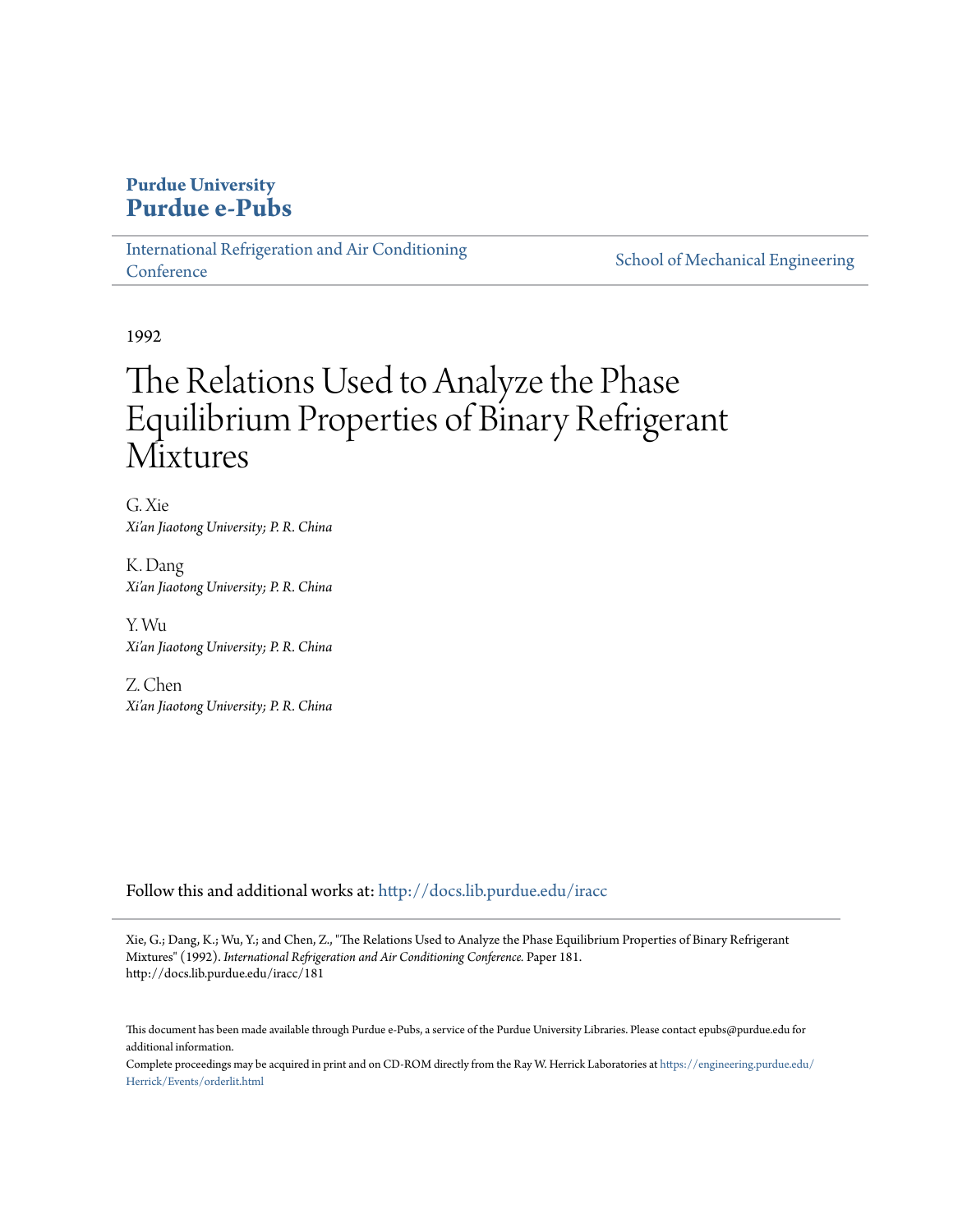#### THE RELATIONS USED TO ANALYZE THE PHASE EQUILIBRIUM PROPERTIES OF BINARY REFRIGERANT MIXTURES

Dr. Xie Guozhen - Prof. Wu Yezheng<br>Dr. Dang Kunxuan - Mr. - Chen Zhong Dr. Dang Kunxuan Mr. Chen Zhong<br>Xi'an Jiaotong University, Xi'an, China, 710049

#### ABSTRACT

At present, the method adapted to analyze the phase equilibrium properties of refrigerant mixtures is as follows: Firstly, based on some experimental data of· phase equilibrium, the interactire factor bet~een the mixed refrigerants can be derived by using a equation of state. Secondly, the rapour and liquid phase equilibrium properties are predicted by combining the mixed rule with phase equilibrium condition of mixture. Because the value of interactive factor for mixture varies as the different temperature and the concentration, the deviation between the calculated results and metsured ralues is obrious.

In this paper, first of all, the mathematical model of.<br>activity-cosfficient for the binary refrigerant mixture has been built on the basis of the statistical mechanics theory. Then,<br>the relations used to calculate the phase equilibrics properties of saturated vapour and liquid for binary refrigerant mixture,<br>whose undefined constants were determined by regressing the<br>measured data, have been found. Finaly, some phase equilibrium<br>properties of mixture R12/R115 and R by using above relations, and the calculated results agreed with the measured values.

#### !. NOMENCLATURE

r ------ $x$  ------- Mole concentration of component A in liquid phase; R ------- Gas constant;  $T$  ------- Temperature,  $K_i$ N ------ Avogadro's number; Z ------- Number of neibouring molecule to enclose the mixture molecular: Q ------- Work needed by neibouring molecular's moving in mixing process; Tr ------ Reduced temperature; A,B -----Component A and B.

### 2. INTRODUCTION

At present, mixture refrigerant play an important role in

425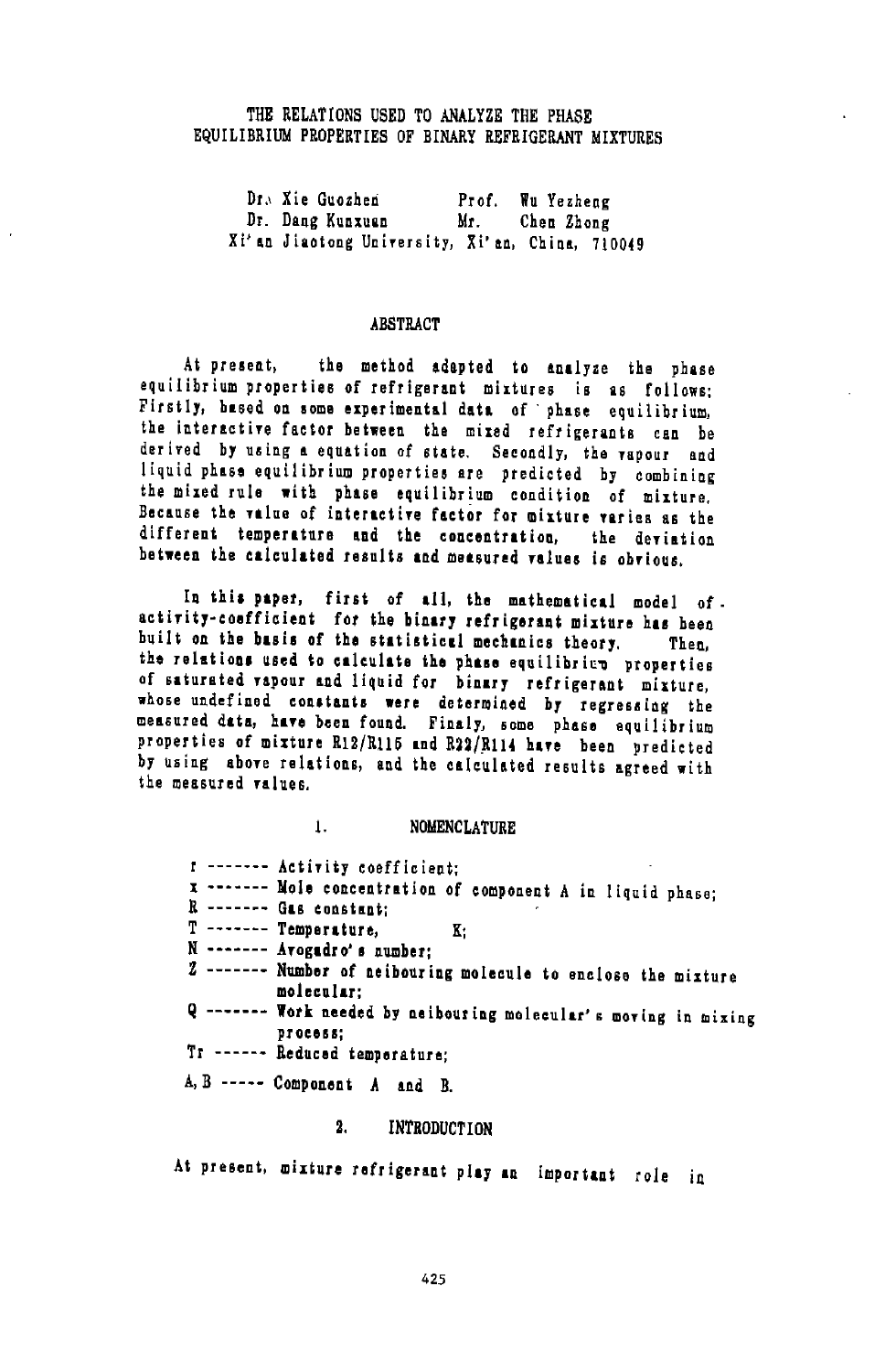the replacement of CFCs. Thermodynamic properties of mixture is different from pure refrigerant. For example, at a certain concentration, phase-changing process of mixture is an isobatic but nonisothermic one. So, it is difficult to determine the datum (i.e. determining the enporating temperature and condensing temperature) for comparing the cycle efficiency of refrigerating system. With the concentration of mixture changing, thermodynamic properties are different and ita effect on the heat transfer coefficients of evaporating and condensing process is large. So, it is very necessary to study the phase equilibrium characteristics of vapor and liquid of mixture ( i. e. the relation of pressure, temperature and concentration) for analysing other thermodynamic properties of mixture.

The conventional method of studying equilibrium characteristics between rapor and liquid of mixture is: Choosing an equation of state, using experimental data of equilibrium between vapor and liquid of mixture, regressing the interactive factor of two mixed components, finaly, using mixing rule and the conditions of phase equilibrium to predict the properties<br>of equilibrium between vapor and liquid. Because the f equilibrium between vapor and liquid. Because the<br>interactive factors are variant with concentration and interactive factors are variant with concentration and temperature, they always make large defference between the ·calculated results and experimental data of equilibrium between npor 1nd liquid. in addition to that, it yields errors inevitably to deduce the complex mathematical model in fugacity equation.

From the view of statistical machnics, in this paper, authors deduced the activity-coefficient mathematical model of nonideal liquor for binary mixture, combined with experimental data of phase equilibrium, regressed the constants in the model, finaly, got a more accurater analitic equation of pressure -temperature-concentration for binary mixture under the condition of phase equilibrium. The calculated results and experimental data of R12/R115 and R22/R114 were compared.

#### 3. THEORETICAL MODEL

Margules [1] had put forward an experiential equation of activity coefficients for binary mixture:

$$
\ln y_A = b (1 - x)^2 + c (1 - x)^3 + \cdots
$$
 (1)

 $\ddot{\phantom{a}}$ 

$$
ln \gamma_{\nu} = b' x^2 + c' x^3 + \cdots \tag{2}
$$

In above equations, b, c, b', c',...... are unknown constants to be determine d.

Gibbs- Duhe equation reveals the relation between concentration and activity-coefficient of binary mixture: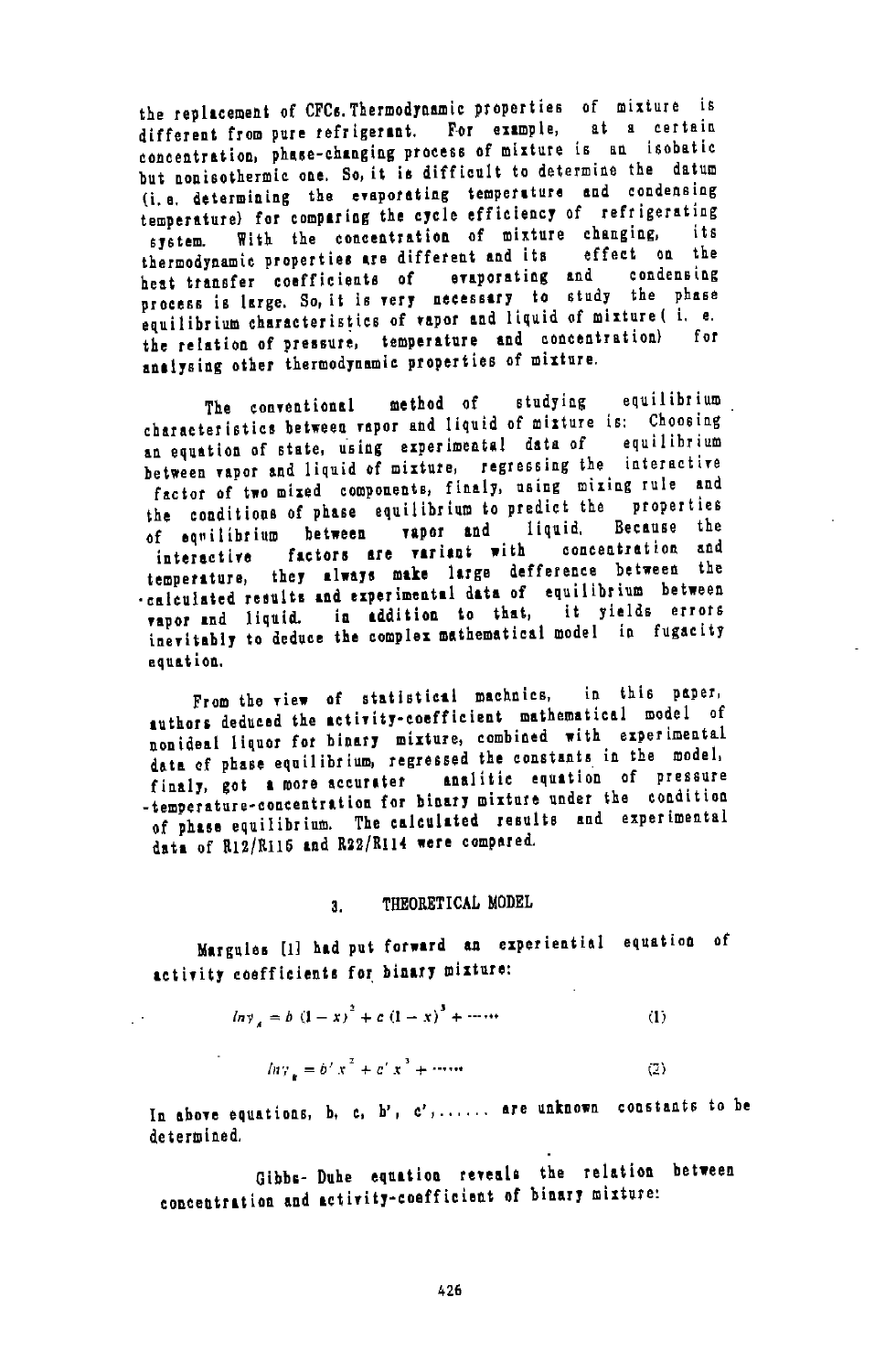$$
x + \left[\frac{\partial (ln\gamma_{\perp})}{\partial x}\right]_{x,y} = (1-x) + \left[\frac{\partial (ln\gamma_{\perp})}{\partial (1-x)}\right]_{x,y} = 0
$$
 (3)

Derivating eq. (1) and eq. (2) and taking them into eq. (3), the expression of activity-coefficients can be dedued:

$$
7_{4} = EXP \left[ b \left( 1 - x \right)^{2} \right] \tag{4}
$$
  

$$
7_{4} = EXP \left[ b \right] x^{2} \tag{5}
$$

From the statistical theory of binary mixing procedure, the expression of activity-coefficients can be deduced:

$$
\gamma_A = EXP\left[\frac{\omega}{RT}(1-x)^2\right] \\
\gamma_B = EXP\left[\frac{\omega}{RT}x^2\right]
$$
\n(5)

 $\omega = N_1 + Z + Q$ 

 $\ddot{\phantom{a}}$ 

Eq. (5) reveals the molecular properties of constant **b** in the activity-coefficients expression (i.e. eq.  $(4)$ ) from microcosm profoundly, i.e. b is determined by the properties of vapor, temperature, number of molecules and moving energy.

In the saturated liquor of nonideal mixture, divided pressure of every component in vapor is:

Divided pressure of component A in vapor:

$$
p_A = p_A^* \cdot \gamma_A \cdot x \tag{6}
$$

Divided pressure of component B in vapor:

$$
p_x = p_x + \gamma_x + (1 - x) \tag{7}
$$

Taking eq. (5) into eq. (6) and eq. (7), then

$$
p_A = p_A^0 + x + EXP\left[\frac{\omega}{RT} (1-x)^2\right]
$$
 (8)

$$
p_{\underline{x}} = p_{\underline{z}}^{\dagger} \cdot x \cdot EXP\left[\frac{\omega}{\widehat{R}T} x^2\right] \tag{9}
$$

From Daolton Law, it can be known that saturated vapor pressure of mixture is:

$$
p = p_x^* - p_L
$$
  
=  $p_x^* - x - EXP\left[\frac{\omega}{RT} (1-x)^2\right] + p_F^* (1-x) - EXP\left[\frac{\omega}{RT} x^2\right]$  (10)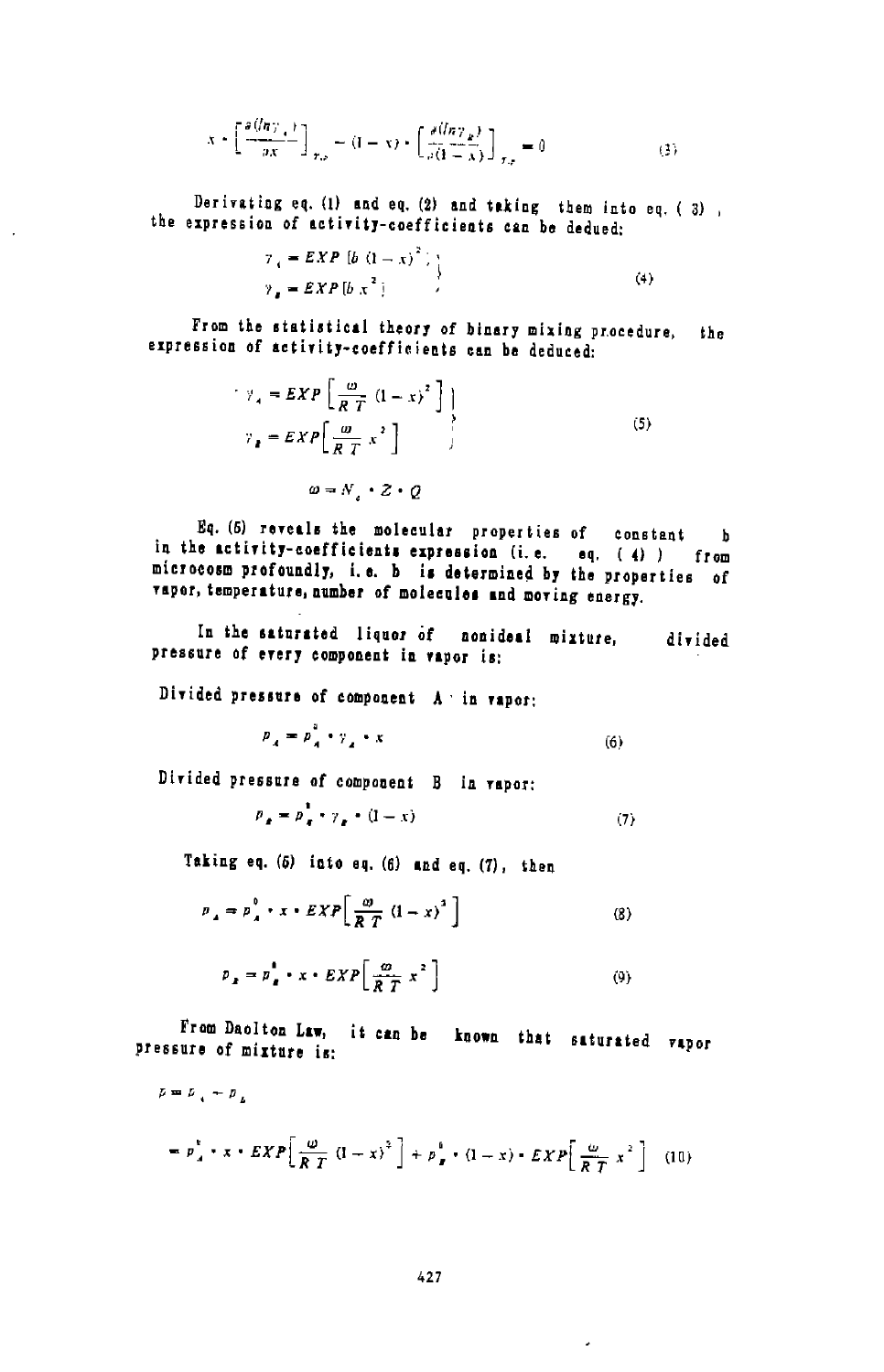In above eqiations, P<sub>4</sub>, P<sub>2</sub><sup>2</sup> represent saturated pressure of component A and B in mixture at a same temperature.

The relation between vapor phase concentration  $\mathbf{y}$ and liquid phase concentration x of component A is expressed by following equation:

 $(11)$ 

Taking it into eq. (10), then

 $x = y^2$ 

$$
p = p_{\alpha}^{\beta} + y^{\alpha} + EXP\left[\frac{\omega}{RT} \left(1 - y^{\alpha}\right)^{2}\right] + p_{\alpha}^{\beta} + \left(1 - y^{\alpha}\right) + EXP\left[\frac{\omega}{RT} \left(y^{\alpha}\right)^{2}\right]
$$
\n(12)

Using eq. (10) and eq. (12), bulb point line and dew point line of mixture can be calculated respectively ( As shown in Figure 1.).

#### 4. THE COMPARISON BETWEEN THE RESULTS CALCULATED BY THE REGRESSED RELATIONS AND THE EXPERIMENTAL DATA

saturated pressure of several pure In this paper, refrigerants is calculated by using the four order polynomial. Unknown coefficients a, ----- a, can be regressed from the data in reference [3]. The regressed values are shown in Table 1.

$$
p^{\dagger} = a_{\pm} + a_{\pm} + \Gamma_r + a_{\pm} + \Gamma_r^2 + a_{\pm} + \Gamma_r^3 + a_{\pm} + \Gamma_r^4
$$

The comparison between calculated values of saturated pressure by regressed relationship for several kinds of pure refrigerants and those in reference [3] is shown in Table 2.

In this paper, the data of saturated pressure and saturated temperature are measured with various concentration of solution. With these data, the undetermined coefficients in eq. (10), eq. (11) have been regressed in polynomial expression as below:

$$
\omega = a + b \cdot T + c \cdot T^2 + d \cdot T^3 + c \cdot T^2
$$
  

$$
m = A + B \cdot T + C \cdot T^2
$$

The regrased values of constants in the function of  $w$ , are shown in Table 3.

Taking the regressed values into eq. (11), the dew point line of R115/R12 mixture can be calculated. The range of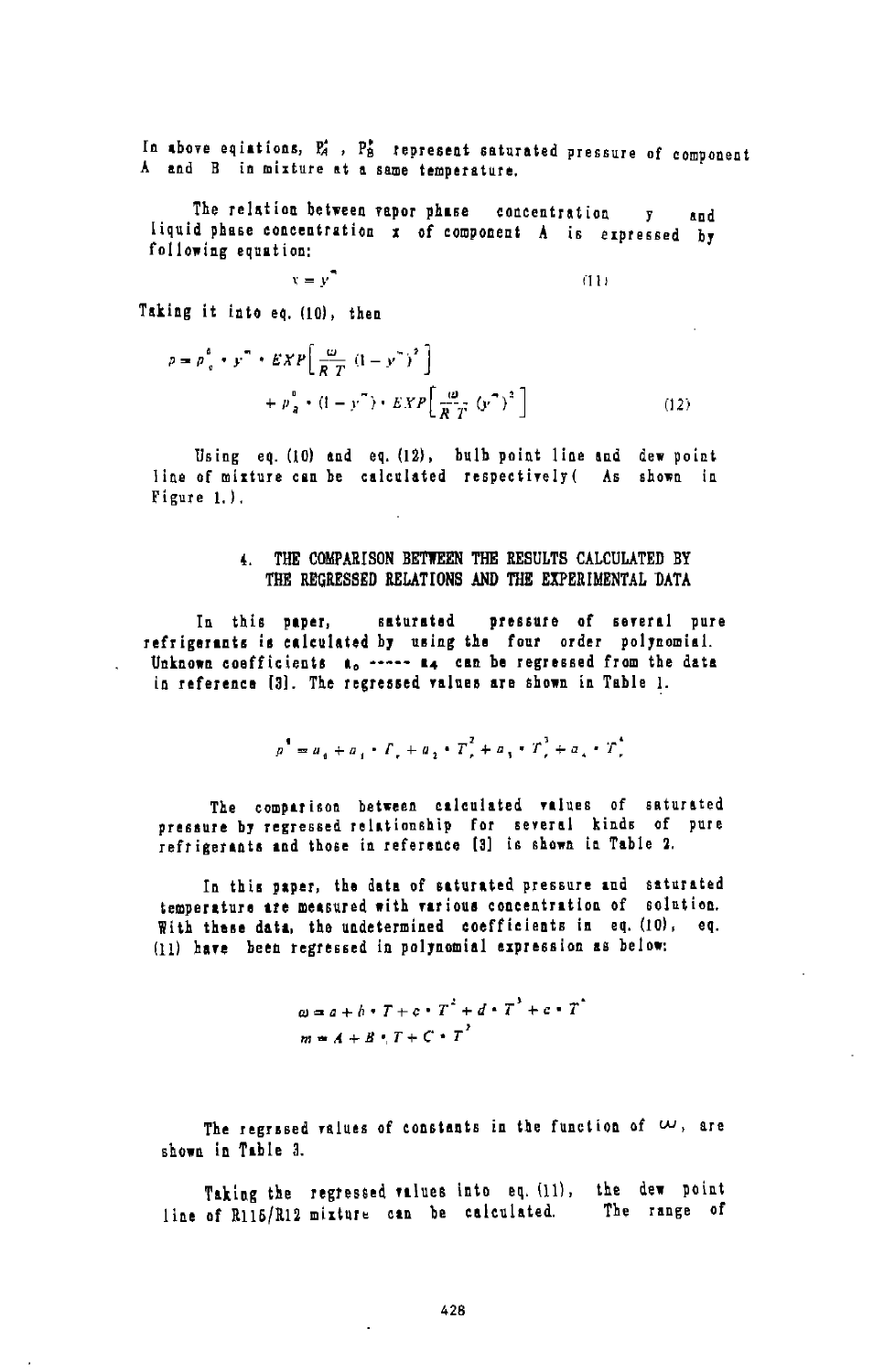temperature changes from 269. 15K to 318. 15K and mole concentration from 0.0 to 1.0. Comparing the 35 column of values in calculation with that in experiment, one can find that the<br>average deviation is 0.21% and maximum deviation is 2.55%. Figure 2. shows the calculated results and the experimental data when the temperature being 318.15K. It reveals that one is in concord with the other.

Based on the experimental data in reference [4], the expression used to calculate both the dew point line and bulb point line of R22/R114 mixture, has been obtained by regression. The calculated results and the experimental data are compared in Table 4. The average deviation is 0.007%, and the maximum deviation is 1.78%. The agreement of them is very satisfied.

#### 6. **CONCLUSION**

This paper have deduced the mathematical model of vaporliquid equilibrium of binary mixture with statistical theory and uncovered the thermodynamic essence of activity- coefficient. By regressing the constants in mathematical model with the experimental data, the temperature- pressure- concentration equation of saturated mixture has been obtained. The calculated values and the experimental data are well fitted.

The phase- graph of binary mixture refrigerant may be<br>conveniently calculated by using this kind of expression. It provided an effective method for researching the characteristics of vapor-liquid equilibrium of binary mixture.

#### 6. **REFERENCES**

- $[1]$ . Su Changsun, Advanced thermodynamics, Edtio princeps, Xi'an Jiaotong University, 1987.
- $[2]$ . Fu Xizoyuan, The foundation of statistical mechanics, Editio princeps, Bejing Education Institute, 1985.
- ASHRAE Handbook of Fundamentals, American Society of  $\left[3\right]$ . heating, Refrigerating and air Conditioning Engineers, 1985.
- H. Kruse, K.D. Gerdsmeyer, et al, Measurments and Calcula- $[4]$ . tions of Thermodynamic Data for the Binary Refrigerant Mixture R22/R114, Inte. J. Refrig., Vol. 22, 1989.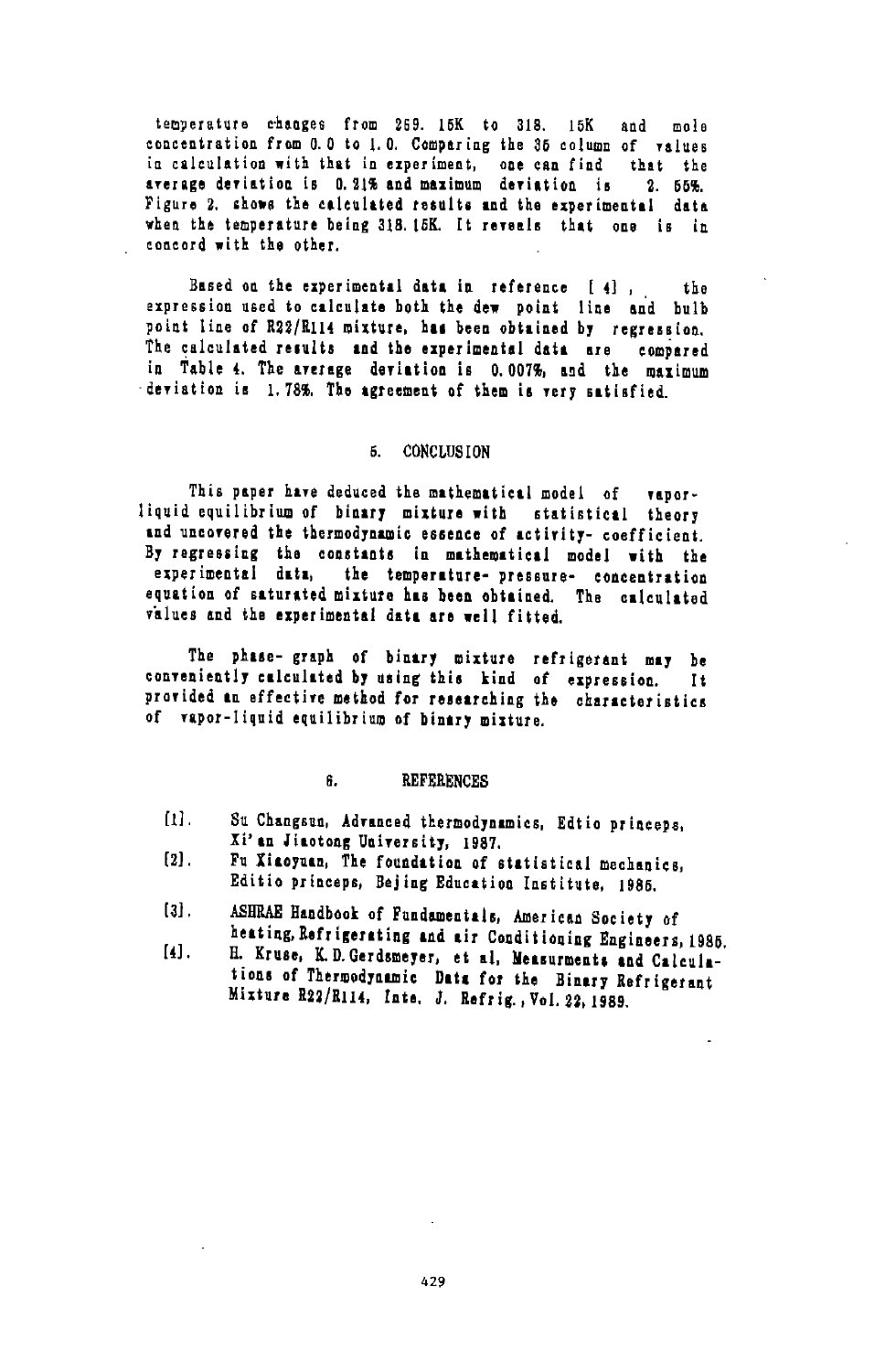| Regressed<br>Coefficients | R115              | <b>R12</b> | R <sub>22</sub> | R114      |  |
|---------------------------|-------------------|------------|-----------------|-----------|--|
| ã.                        | 0.1317            | $-1.626$   | $-2.00$         | $-0.8069$ |  |
| $\mathbf{I}_1$            | $-3.677$          | 6.878      | 7.195           | 1.823     |  |
| 1.2                       | 18.61             | $-3.944$   | 1.034           | 7.041     |  |
| ãa                        | $-36.77$          | $-15.98$   | $-28.48$        | $-24.98$  |  |
| ۵.                        | 23.74             | 18.74      | 27.17           | 20.12     |  |
| Temperature<br>Range (K)  | $233.15 - 331.15$ |            |                 |           |  |

## Table 1. The Regressed Values of  $a_0 \sim a_4$ Constants for Several Pure Refrigerants

Table 2. The Comparison between the Calculated Values of Saturated Pressure for Seversal kind of Pure Refrigerants and the Values in Reference

| Temperature (k)                          | 233.15  |         | 333.15   |                  |
|------------------------------------------|---------|---------|----------|------------------|
| Working Media                            | R12     | R22     | R12      | R <sub>2</sub> 2 |
| Pressure Value in<br>reference [3] (MPa) | 0.06415 | 0.10527 | 1.5212   | 2.4279           |
| Pressure of<br>calculation (MPa)         | 0.06416 | 0.10630 | 1.5211   | 2.4278           |
| %<br>Error                               | 0.016   | 0.030   | $-0.003$ | -0.006           |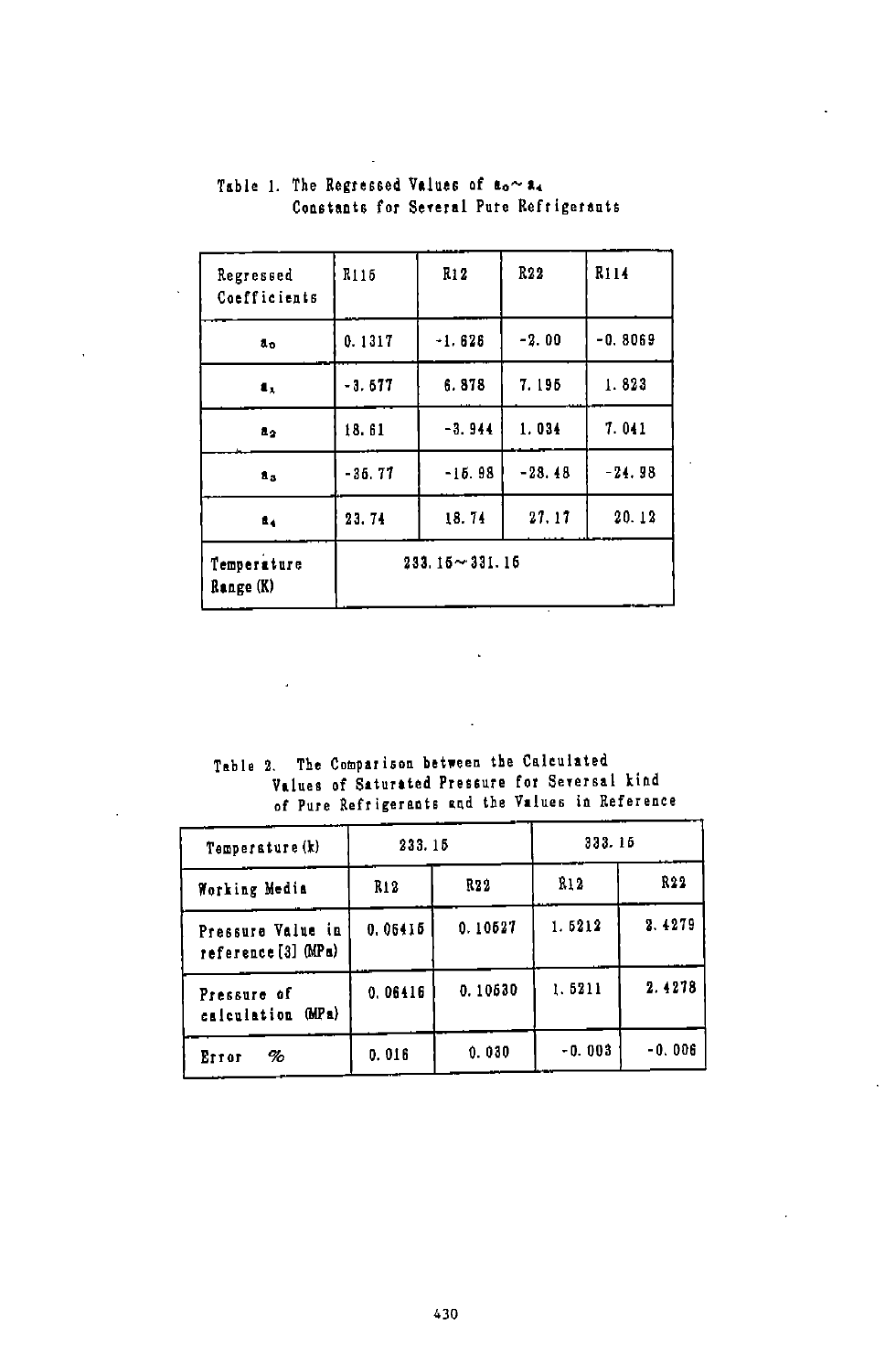| Coefficients | Regressed Value                    |  |
|--------------|------------------------------------|--|
| ø            | $0.213429 \times 10^{7}$           |  |
|              | $-0.2895143 \times 10^{6}$         |  |
| ŕ.           | 0.1471703 $\times$ 10 <sup>*</sup> |  |
|              | $-0.3320757$                       |  |
| e            | $0.2805883 \times 10^{-8}$         |  |

Table 3. The Regressed Values of Ri15/R12 Mixture in the Function  $\omega$  $\overline{a}$ 

÷.

Table 4. Comparing Between the Calculated Values of Dew Point and Experimental data for R22/R114

| Temperatura<br>Œ) | R22<br>Mole<br>Concentration | Pressure in<br>reference[4]<br>(MPa) | Calculated<br>Pressure<br>(MP <sub>0</sub> ) | Error<br>% |
|-------------------|------------------------------|--------------------------------------|----------------------------------------------|------------|
| 253.15            | 0.3829                       | 0.059                                | 0.058                                        | 1.41       |
|                   | 0.9555                       | 0.2193                               | 0.2179                                       | 0.63       |
| 293.15            | 0.5098                       | 0.3341                               | 0.3308                                       | 0.98       |
|                   | 0.8550                       | 0.6511                               | 0.6570                                       | $-0.90$    |
| 333.15            | 0.2360                       | 0.7322                               | 0.7314                                       | 0.11       |
|                   | 0.9575                       | 2.225                                | 2.2640                                       | $-1.78$    |